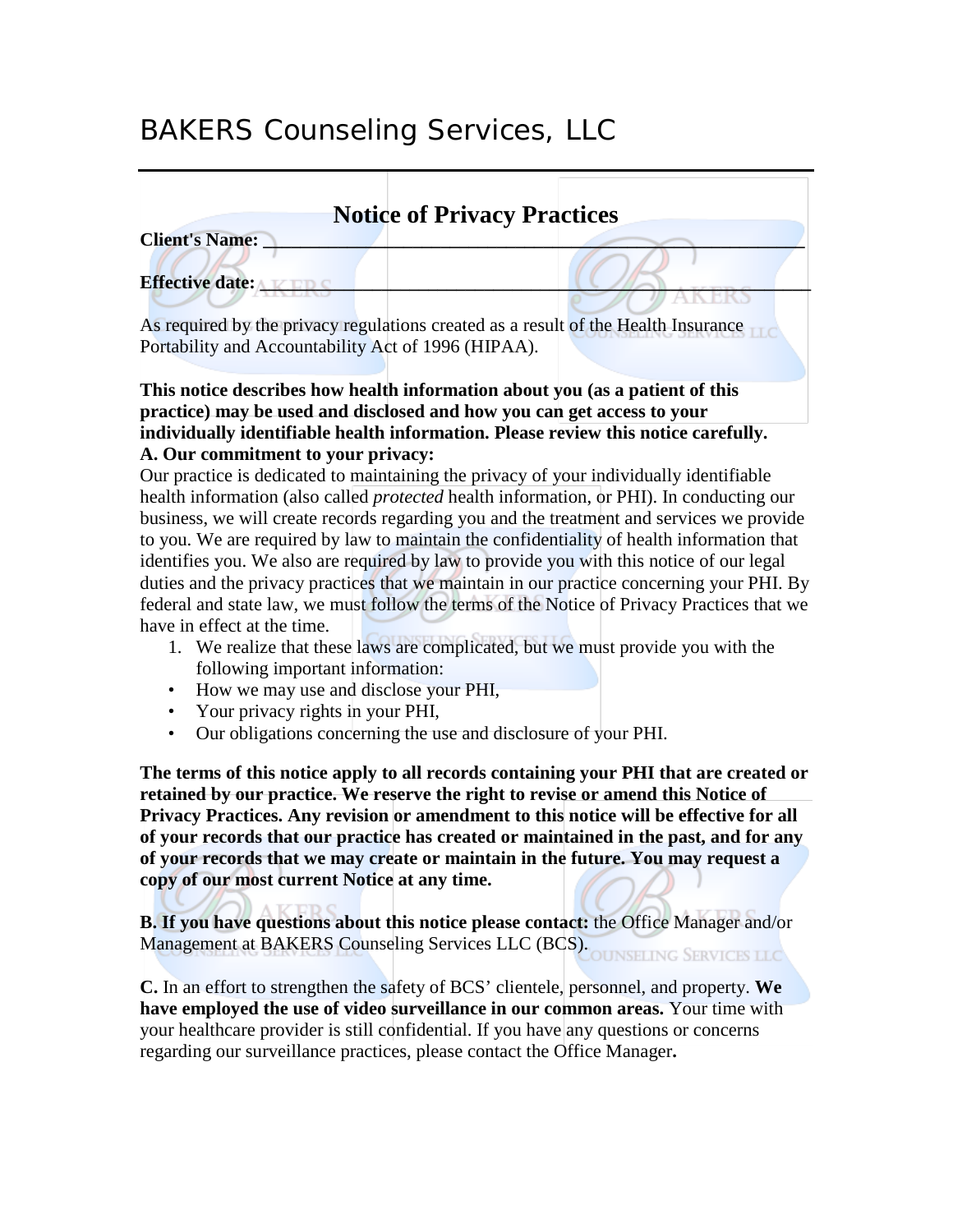**D.** *Psychotherapy notes* are those taken by a mental health professional during the course of a conversation related to treatment with the patient and *"are kept separate from the patient's medical and billing records."* Specific portions of the regulations related to psychotherapy records are 45 C.F.R. §§ 164.508, 164.524, and 164.526.Section 164.524 specifically addresses access to an individual's protected health information (PHI). While most of the information contained therein can be reviewed and obtained, exceptions apply to: (i) psychotherapy notes and (ii) information compiled in reasonable anticipation of, or for use in, a civil, criminal, or administrative action or proceeding. Section  $168.508(a)(2)$  specifically addresses the authorization requirements related to psychotherapy notes. **COUNSELING SERVICES LLC** 

#### **E. We may use and disclose your PHI in the following ways:**

The following categories describe the different ways in which we may use and disclose your PHI.

**1. Treatment**. Our practice may use your PHI to treat you. For example, we may ask you to have laboratory tests (such as blood or urine tests), and we may use the results to help us reach a diagnosis. We might use your PHI in order to write a prescription for you, or we might disclose your PHI to a pharmacy when we order a prescription for you. Many of the people who work in this industry – including, but not limited to, doctors and nurses – may use or disclose your PHI in order to treat you or to assist others in your treatment. Additionally, we may disclose your PHI to others who may assist in your care, such as your spouse, children or parents. Finally, we may also disclose your PHI to other health care providers for purposes related to your treatment.

**2. Payment**. Our practice may use and disclose your PHI in order to bill and collect payment for the services and items you may receive from us. For example, we may contact your health insurer to certify that you are eligible for benefits (and for what range of benefits), and we may provide your insurer with details regarding your treatment to determine if your insurer will cover, or pay for, your treatment. We also may use and disclose your PHI to obtain payment from third parties that may be responsible for such costs, such as family members. Also, we may use your PHI to bill you directly for services and items. We may disclose your PHI to other health care providers and entities to assist in their billing and collection efforts.

**3. Health care operations**. Our practice may use and disclose your PHI to operate our business. As examples of the ways in which we may use and disclose your information for our operations, our practice may use your PHI to evaluate the quality of care you received from us, or to conduct cost-management and business planning activities for our practice. We may disclose your PHI to other health care providers and entities to assist in their health care operations.

**4. Appointment reminders.** Our practice may use and disclose your PHI to contact you and remind you of an appointment and remind you of an appointment.

**5. Treatment options.** Our practice may use and disclose your PHI to inform you of potential treatment options or alternatives.

**6. Health-related benefits and services.** Our practice may use and disclose your PHI to inform you of health-related benefits or services that may be of interest to you.

**7. Release of information to family/friends.** Our practice may release your PHI to a friend or family member that is involved in your care, or who assists in taking care of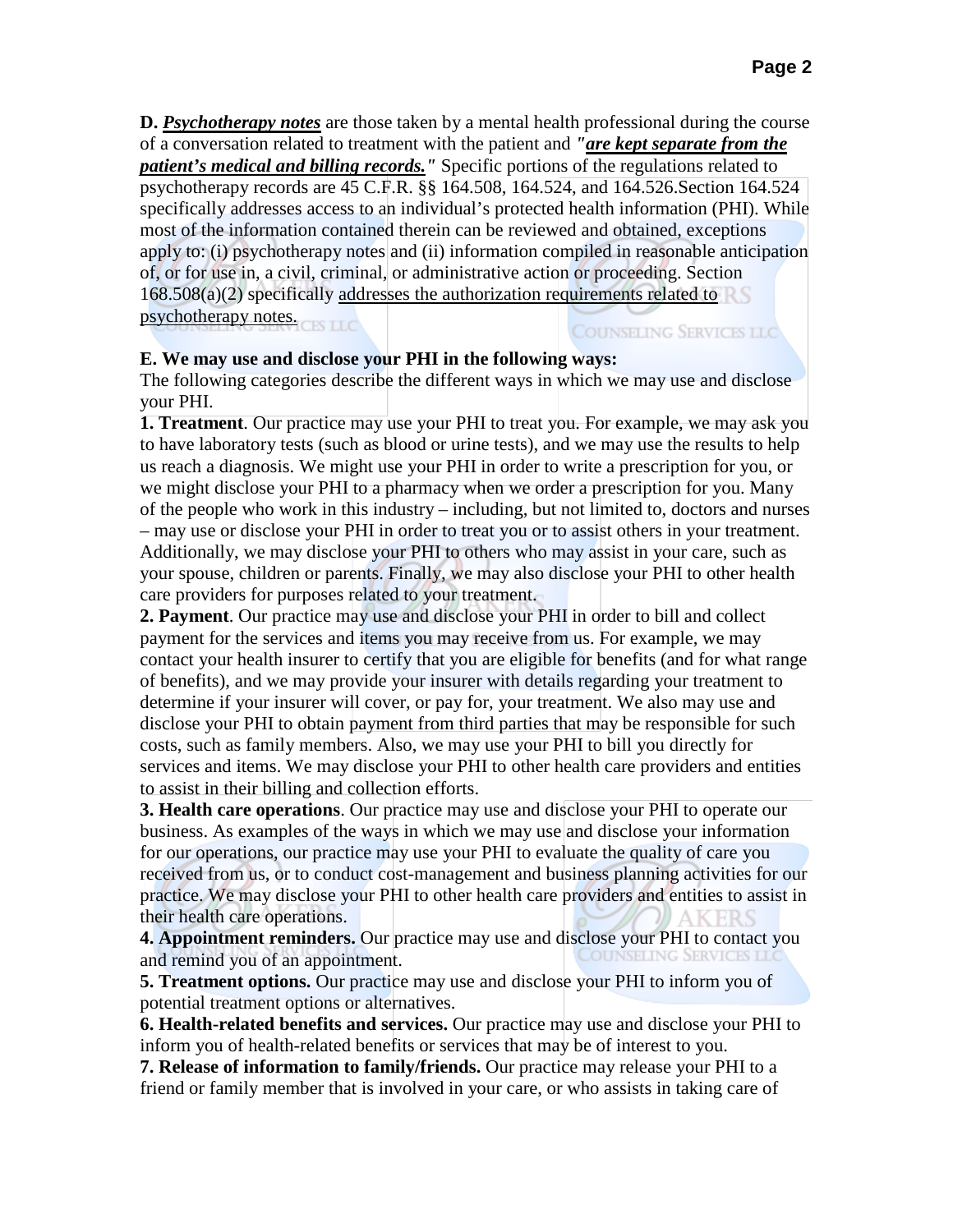you. For example, a parent or guardian may ask that a baby sitter take their child to the pediatrician's office for treatment of a cold. In this example, the baby sitter may have access to this child's medical information.

**8. Disclosures required by law**. Our practice will use and disclose your PHI when we are required to do so by federal, state or local law.

## **F. Use and disclosure of your PHI in certain special circumstances:**

The following categories describe unique scenarios in which we may use or disclose your identifiable health information:

**1. Public health risks**. Our practice may disclose your PHI to public health authorities that are authorized by law to collect information for the purpose of: NG SERVICES LLC

- Maintaining vital records, such as births and deaths,
- Reporting child abuse or neglect,
- Preventing or controlling disease, injury or disability,
- Notifying a person regarding potential exposure to a communicable disease,
- Notifying a person regarding a potential risk for spreading or contracting a disease or condition,
- Reporting reactions to drugs or problems with products or devices,
- Notifying individuals if a product or device they may be using has been recalled,
- Notifying appropriate government agency(ies) and authority(ies) regarding the potential abuse or neglect of an adult patient (including domestic violence); however, we will only disclose this information if the patient agrees or we are required or authorized by law to disclose this information,
- Notifying your employer under limited circumstances related primarily to workplace injury or illness or medical surveillance.

**2. Health oversight activities**. Our practice may disclose your PHI to a health oversight agency for activities authorized by law. Oversight activities can include, for example, investigations, inspections, audits, surveys, licensure and disciplinary actions; civil, administrative and criminal procedures or actions; or other activities necessary for the government to monitor government programs, compliance with civil rights laws and the health care system in general.

**3. Lawsuits and similar proceedings**. Our practice may use and disclose your PHI in response to a court or administrative order, if you are involved in a lawsuit or similar proceeding. We also may disclose your PHI in response to a discovery request, subpoena or other lawful process by another party involved in the dispute, but only if we have made an effort to inform you of the request or to obtain an order protecting the information the party has requested.

**4. Law enforcement**. We may release PHI if asked to do so by a law enforcement official:

- Regarding a crime victim in certain situations, if we are unable to obtain the person's agreement,
- Concerning a death we believe has resulted from criminal conduct,
- Regarding criminal conduct at our offices,
- In response to a warrant, summons, court order, subpoena or similar legal process,
- To identify/locate a suspect, material witness, fugitive or missing person,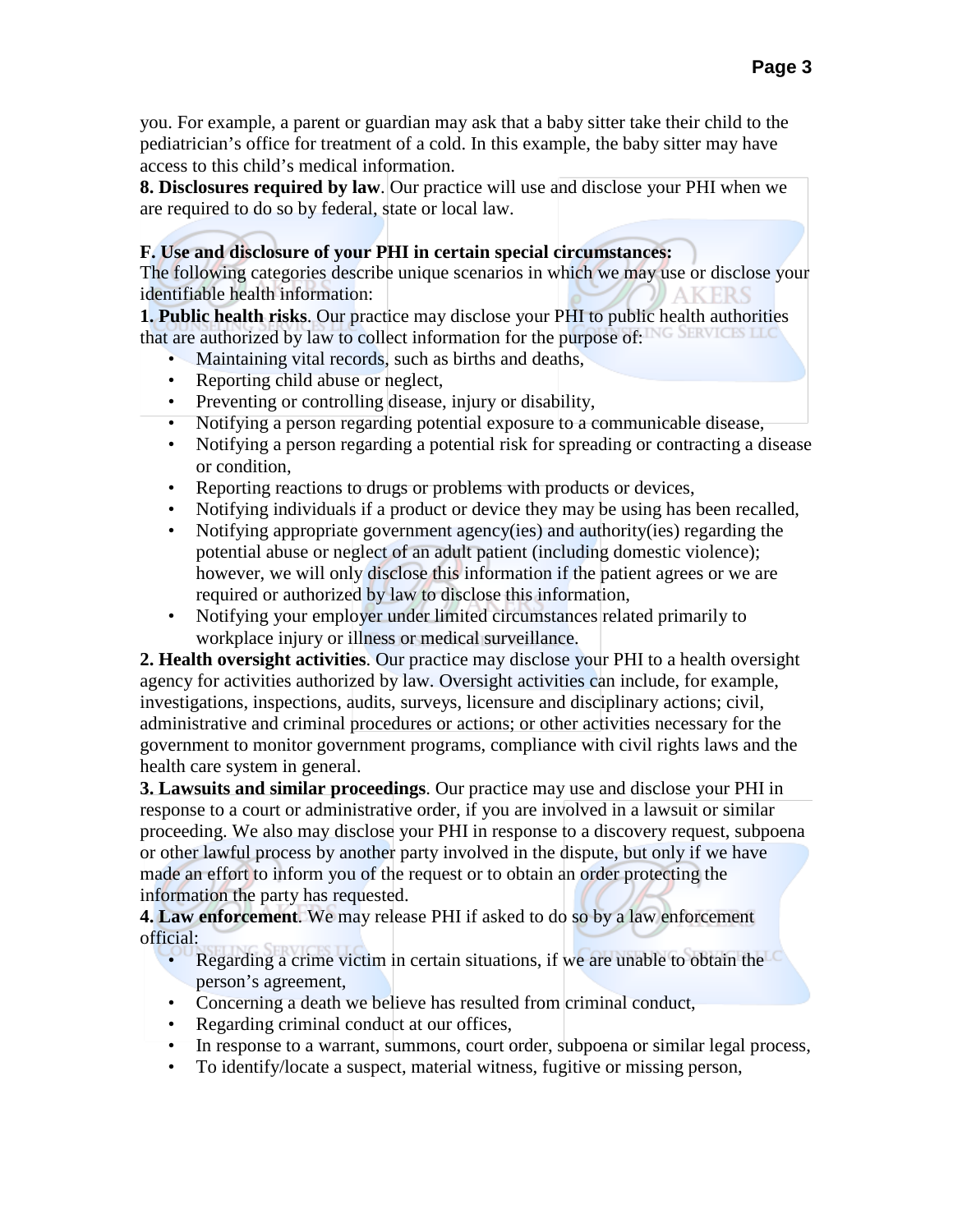• In an emergency, to report a crime (including the location or victim(s) of the crime, or the description, identity or location of the perpetrator).

**5. Deceased patients.** Our practice may release PHI to a medical examiner or coroner to identify a deceased individual or to identify the cause of death. If necessary, we also may release information in order for funeral directors to perform their jobs.

**6. Organ and tissue donation.** Our practice may release your PHI to organizations that handle organ, eye or tissue procurement or transplantation, including organ donation banks, as necessary to facilitate organ or tissue donation and transplantation if you are an organ donor.

**7. Research.** Our practice may use and disclose your PHI for research purposes in certain limited circumstances. We will obtain your written authorization to use your PHI for research purposes **except** when an Internal Review Board or Privacy Board has determined that the waiver of your authorization satisfies all of the following conditions:

(A) The use or disclosure involves no more than a minimal risk to your privacy based on the following: (i) an adequate plan to protect the identifiers from improper use and disclosure; (ii) an adequate plan to destroy the identifiers at the earliest opportunity consistent with the research (unless there is a health or research justification for retaining the identifiers or such retention is otherwise required by law); and (iii) adequate written assurances that the PHI will not be re-used or disclosed to any other person or entity (except as required by law) for authorized oversight of the research study, or for other research for which the use or disclosure would otherwise be permitted;

(B) The research could not practicably be conducted without the waiver,

(C) The research could not practicably be conducted without access to and use of the PHI.

**8. Serious threats to health or safety**. Our practice may use and disclose your PHI when necessary to reduce or prevent a serious threat to your health and safety or the health and safety of another individual or the public. Under these circumstances, we will only make disclosures to a person or organization able to help prevent the threat.

**9. Military**. Our practice may disclose your PHI if you are a member of U.S. or foreign military forces (including veterans) and if required by the appropriate authorities. **10. National security**. Our practice may disclose your PHI to federal officials for intelligence and national security activities authorized by law. We also may disclose your PHI to federal and national security activities authorized by law. We also may disclose

your PHI to federal officials in order to protect the president, other officials or foreign heads of state, or to conduct investigations.

**11. Inmates**. Our practice may disclose your PHI to correctional institutions or law enforcement officials if you are an inmate or under the custody of a law enforcement official. Disclosure for these purposes would be necessary: (a) for the institution to provide health care services to you, (b) for the safety and security of the institution, and/or (c) to protect your health and safety or the health and safety of other individuals. **12. Workers' compensation**. Our practice may release your PHI for workers' compensation and similar programs.

### **G. Your rights regarding your PHI:**

You have the following rights regarding the PHI that we maintain about you: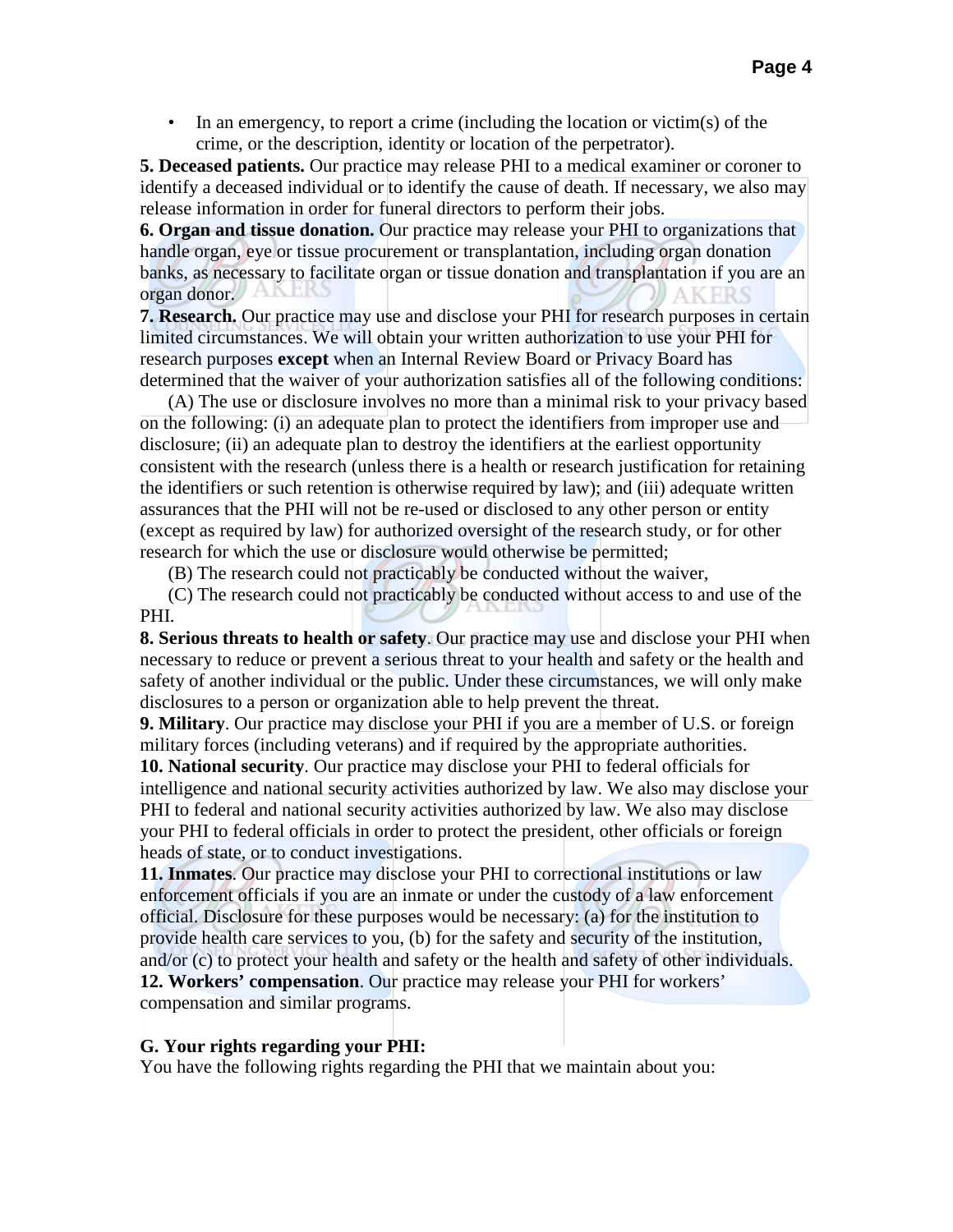**1. Confidential communications**. You have the right to request that our practice communicate with you about your health and related issues in a particular manner or at a certain location. For instance, you may ask that we contact you at home, rather than work. In order to request a type of confidential communication, you must make a written request to the Office Manager for BCS specifying the requested method of contact, or the location where you wish to be contacted. Our practice will accommodate **reasonable** requests. You do not need to give a reason for your request.

**2. Requesting restrictions**. You have the right to request a restriction in our use or disclosure of your PHI for treatment, payment or health care operations. Additionally, you have the right to request that we restrict our disclosure of your PHI to only certain individuals involved in your care or the payment for your care, such as family members and friends. **We are not required to agree to your request**; however, if we do agree, we are bound by our agreement except when otherwise required by law, in emergencies or when the information is necessary to treat you. In order to request a restriction in our use or disclosure of your PHI, you must make your request in writing to the Office Manager for BCS. Your request must describe in a clear and concise fashion:

- The information you wish restricted
- Whether you are requesting to limit our practice's use, disclosure or both
- To whom you want the limits to apply

**3. Inspection and copies**. You have the right to inspect and obtain a copy of the PHI that may be used to make decisions about you, including patient medical records and billing records, but not including psychotherapy notes. You must submit your request in writing to the Office Manager and/or Management at BCS in order to inspect and/or obtain a copy of your PHI. Our practice may charge a fee for the costs of copying, mailing, labor and supplies associated with your request. Our practice may deny your request to inspect and/or copy in certain limited circumstances; however, you may request a review of our denial. Another licensed health care professional chosen by us will conduct reviews.

**4. Amendment**. You may ask us to amend your health information if you believe it is incorrect or incomplete, and you may request an amendment for as long as the information is kept by or for our practice. To request an amendment, your request must be made in writing and submitted to the Office Manager for BCS. You must provide us with a reason that supports your request for amendment. Our practice will deny your request if you fail to submit your request (and the reason supporting your request) in writing. Also, we may deny your request if you ask us to amend information that is in our opinion: (a) accurate and complete; (b) not part of the PHI kept by or for the practice; (c) not part of the PHI which you would be permitted to inspect and copy; or (d) not created by our practice, unless the individual or entity that created the information is not available to amend the information. **AKERS** 

**5. Accounting of disclosures**. All of our patients have the right to request an "accounting of disclosures." An "accounting of disclosures" is a list of certain non-routine disclosures our practice has made of your PHI for purposes not related to treatment, payment or operations. Use of your PHI as part of the routine patient care in our practice is not required to be documented – for example, the doctor sharing information with the nurse; or the billing department using your information to file your insurance claim. In order to obtain an accounting of disclosures, you must submit your request in writing to the Office Manager for BCS. All requests for an "accounting of disclosures" must state a time